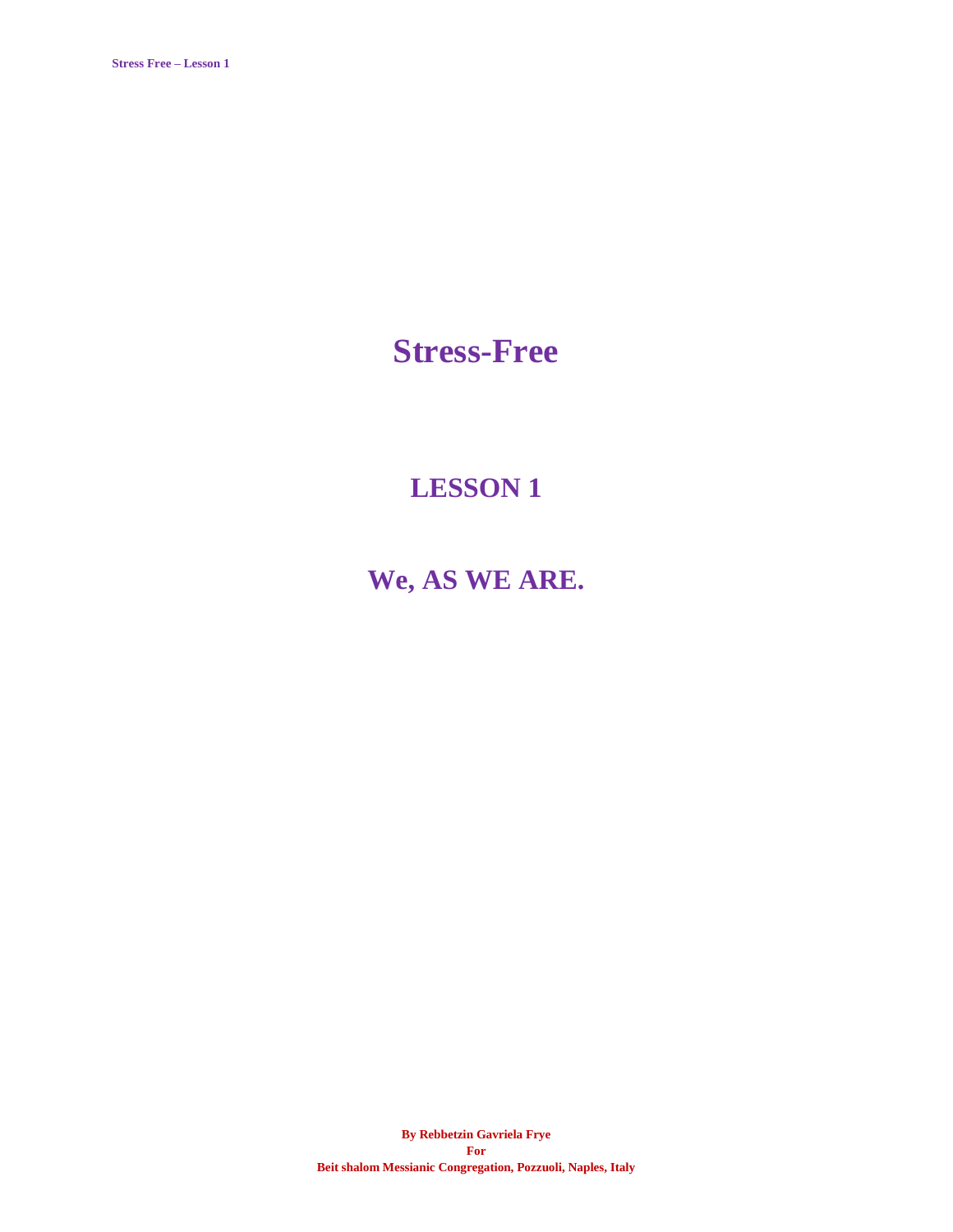# GLOSSARY

# **PROFILE**

**A short biographical account of the author noted in the body of the text**

**Exordium**

**A brief characterization of the known book**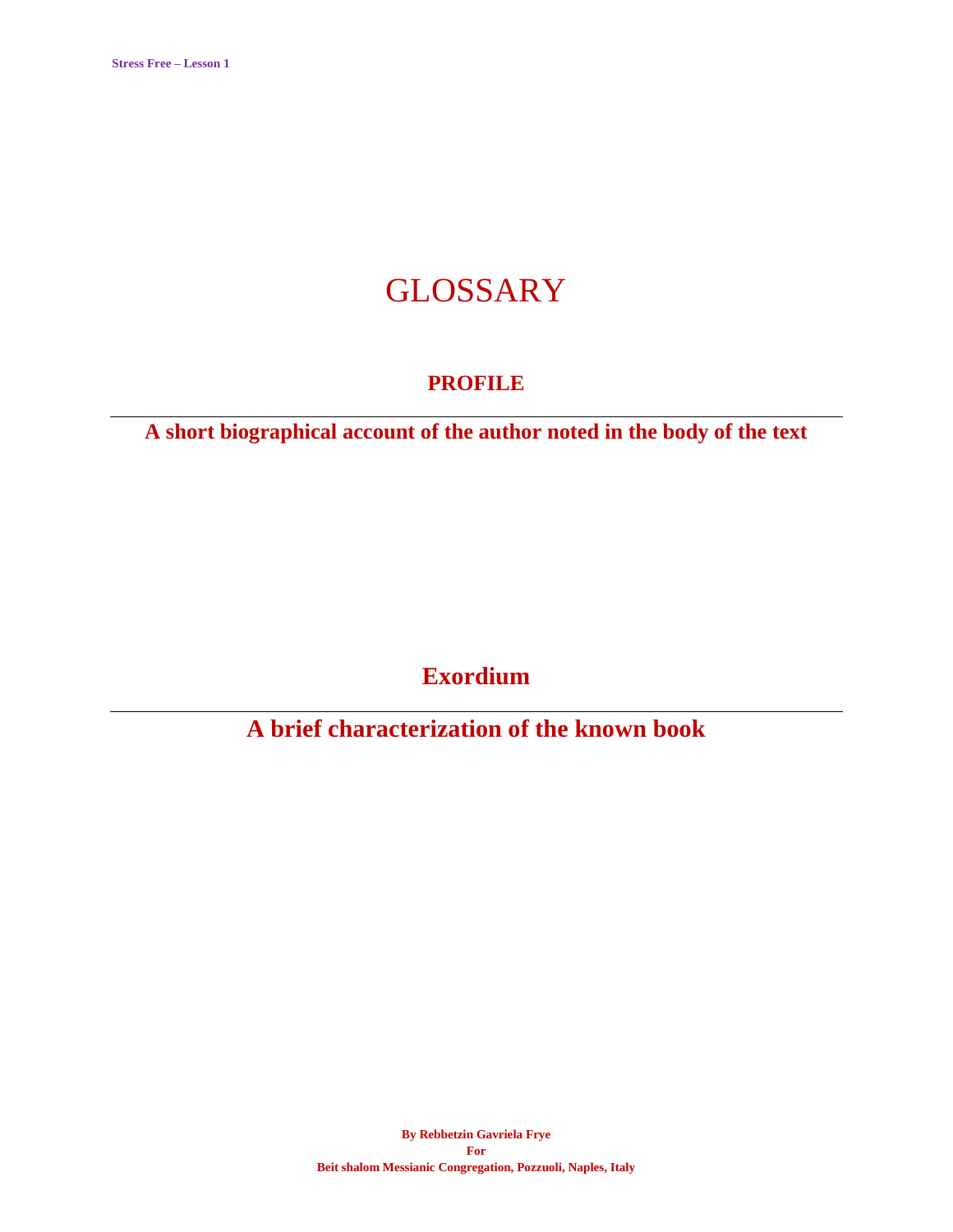## **Introduction**

#### **Live the moment**

Living in the moment helps us to live a life free of stress and worries. Living in the moment means only worrying about what's ahead of us at this precise moment, while most worries and stress are caused by past failures and disappointments. Living in the moment allows us to face all our current tasks regardless of our past failures.

### **Hitbonenut**

The idea of **תוננובתה) Tvnnvvt'h)** is to reflect and contemplate so deeply that a mental image is created which will lead to an emotional experience. In this course, the mental image created by the texts that we will analyze will be used to allow us to live more consciously, to **[truly experience life at the very moment we live it.](https://www.biblegateway.com/passage/?search=Matthew+6%3A25-34&version=NKJV)**

## **The mentor R 'Shlomo Chaim**

R 'Shlomo Chaim Kesselman was born in 1894 in the city of Zhitomir in Ukraine. The turning point in his life was at the beginning of winter in 1908, when he was 14 years old. After passing the required exam, he was accepted into Tomchei Temimim's preparatory Yeshiva in Schedrin, Russia, and within a year he had absorbed all the fundamentals of Chassidus from his mentor, R 'Shaul Dov Zislin. After the marriage of R Sh Shlomo Chaim Kesselman, he was appointed mentor to the Jewish community of Polotsk. In 1946, under the instructions of the previous Lubavitcher Rebbe, he moved to Israel to assume the position of mentor in the Yeshiva of Tel Aviv.

This is how mentor Rebbe Shlomo Chaim explained this idea to one of his students: "Contemplation must be done in such a way that there is a deep connection with the idea, like a person who has been looking at something physical for a long time until the image of this object is engraved in his mind. "

This is what Reb Meir Tzvi Gruzman heard from him on this concept:

"... It is like a person who looks at a beautiful image that really" captures "it. In order for the image to be engraved deeply in his soul, he must contemplate the details of the image for a long time."

\_\_\_\_\_\_\_\_\_\_\_\_\_\_\_\_\_\_\_\_\_\_\_\_\_\_\_\_\_\_\_\_\_\_\_\_\_\_\_\_\_\_\_\_\_\_\_\_\_\_\_\_\_\_\_\_\_\_\_\_\_\_\_\_\_\_\_\_\_\_\_\_\_\_\_\_\_\_\_\_\_\_\_\_\_\_\_\_\_\_\_\_\_\_\_\_\_\_\_\_\_\_\_\_

#### **From the mentor Rebbe Shlomo Chaim, P.293.**

#### **TEXT 1**

**תא םייח המלש ר עיפשמה ריבסה ךכ ןיינע םצע: וידימלתמ דחאל םירבדה לש ןפואב תויהל ךירצ תוננובתהה לכתסמ םדאש ומכ ןיינעה םע תורשקתה 'רויצ'הש דע ימשג רבד הזיא לע ןמז הברה עמשש םירבד הנה .וחומב קקחנ רבדה לש: ןמזורג יבצ ריאמ ברה הז ןיינעב ויפמ**

**" ."רויצ הזיא לע טיבמש םדא ומכ הז ... "רויצהש ידכ לבא ותוא ספות רויצהו האנ ןנובתהל בייח אוה ושפנב קומערה**

**ע םייח המלש' ר עיפשמה' 293**

#### **Sefer Hamamorim**

#### **5643**

Rabbi Sholom Dovber of Lubavitch, known by his acronym Rebbe Rasha "b, was the fifth leader of the Chabad-Lubavitch movement. He was famous for his encyclopedic writing and surprising clarity, which guaranteed him the title of "Maimondeises of Hasidic thought". He spent most of his life in the city of Lubavitch, leaving behind an impressive library of over 30 books.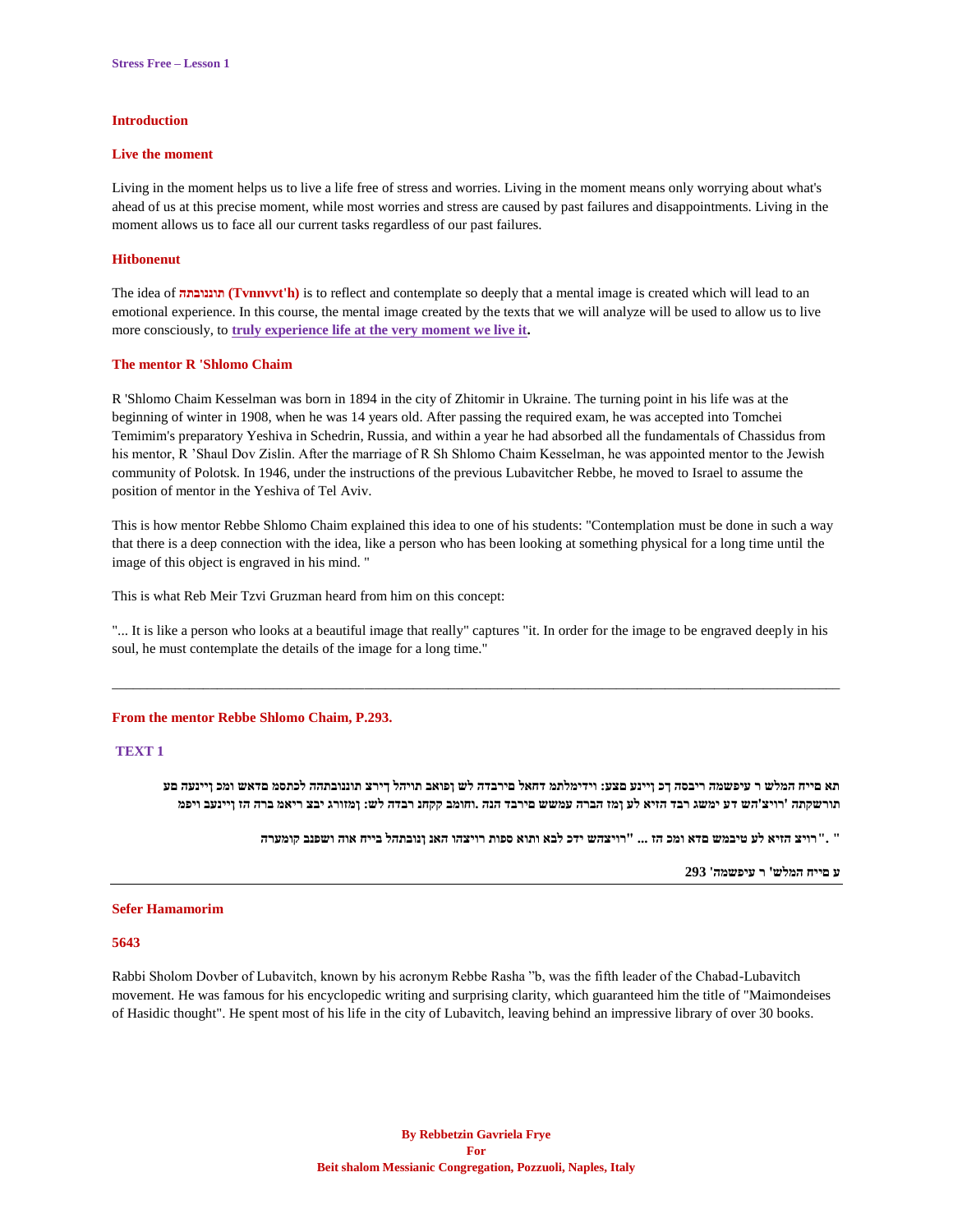# **TEXT 2**

In this text, the analogy of a rock thrown into the air is used to demonstrate the need for the energy of Hashem (God) to constantly create the world.

It can be understood that the "nothing" that created the Something must remain within the "something". Since the existence of something is a novelty that did not exist before, it can only exist as long as its source is within it. If [the source] leaves [the created entity], Hashem (God) forbids the entity from being canceled and becomes absolutely nothing. An analogy for this is a stone which is naturally drawn to gravity. If thrown down, it will continue to fall until something stops it. But when it is thrown upwards, after a short time it falls because its ascent goes against its own nature and the person who launched it caused the novelty, allowing it to rise. As long as the power of the shot grabs the ascending stone, **[it will continue to rise](https://www.biblegateway.com/passage/?search=1+Peter+2&version=KJV)**. But as soon as the **[force that created the novelty stops](https://www.biblegateway.com/passage/?search=1+Peter+2%3A4-10&version=NKJV)**, it will return to its natural state and fall back.

#### **Sefer Hamamorim 5643, Page 40**

**חרכומ שיה תא הווהמה ןיאהש ךיא ןבוי אוה שיה תואיצמד רחאמד שיהב תויהל רשפא יא ןכ םא םדוק ׳יה אלש שדח רבד וב אצמנ ורוקמ רשאכ םא יכ ומויק תויהל ןיא ׳יהיו ותואיצמ לטבתי ו״ח קלתסמ םאו ועבטש ןבא ומכ אוה הזב לשמהו ספאו ותוא ןיקרוזשכ הנה הטמל דריל אוה רועיש ןיא דע ומצעמ ךלי הטמל הלעמלמ וכוליה בכעמה רבד ׳יהי אלש ןמז לכ הטמלמ ותוא ןיקרוזשכ ןכ ןיאש המ ׳וכ אוהו הטמל לופי עגר טעמב ירה הלעמל ךפיה אוה הלעמל הטמלמ ךוליהש ינפמ הז שודיח וב לעפ קרוזה םדאה קרו ועבט דיה חכש ןמז לכ תאזל הלעמל הלעיש הלעמל ואשונה ןבאה תא ףיקת קרוזה חכה קספנשכ דימו הלעמל הלוע הז ירה ועבטל רזוח אוה ירה שודיחה וב לעופש הטמל לפונו ימצעה**

**\_\_\_\_\_\_\_\_\_\_\_\_\_\_\_\_\_\_\_\_\_\_\_\_\_\_\_\_\_\_\_\_\_\_\_\_\_\_\_\_\_\_\_\_\_\_\_\_\_\_\_\_\_\_\_\_\_\_\_\_\_\_\_\_\_\_\_\_\_\_\_\_\_\_\_\_\_\_\_\_\_\_\_\_\_\_\_\_\_\_\_\_\_\_\_\_\_\_\_\_\_\_\_\_**

**מרת םירמאמה רפס"ע ג' 40**

# **KEY SUMMARY**

**The goal of the Jewish Messianic approach (Jews who recognized the Mashiach / Messiah in Yeshua HaMashiach / Jesus the Messiah) is to allow each of us to experience His kindness and join the Divine through a personal relationship with Him reaching the advantage of this intimate relationship with Hashem (God) with a life without worries and without stress.**

**Notes:**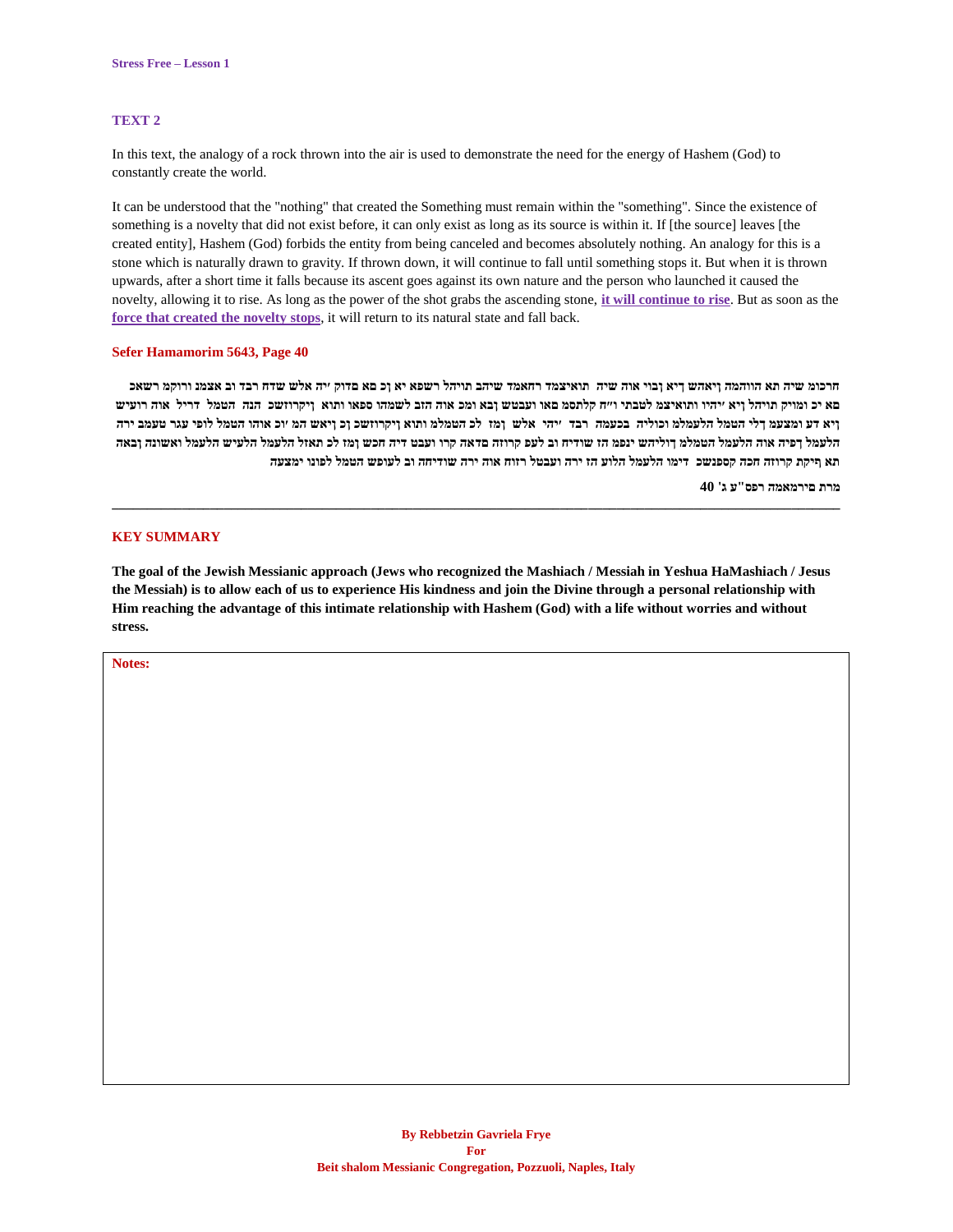# **Tanya**

Tanya, or "The Book for Intermediaries", is the fundamental text of Chabad's philosophy, written by Rabbi Shneur Zalman of Liadi, the first leader of the Chabad-Lubavitch movement. Based on the biblical certainty that "This matter - the service of Hashem (God) - is really very close to you", Tanya sets out on a journey to guide the spiritual composition of man and establishes a systematic doctrine that works to incorporate every element of experience divine service within. Tanya serves as the basis for Chabad's future teachings, which elaborate and expose his revolutionary ideas.

# **TEXT 3**

Let him reflect deeply and paint in his intellect and understand the subject of the true unity of Hashem (God). Let me consider how it permeates all worlds, both above and below. Let me consider how this world is also full of His glory and how everything is devoid of reality in His presence. He is One only in the upper and lower realms, as he was only before the six days of Creation. Even in the place where this world - heaven, earth and their host - was created, only He filled the space. The same is true now; It is One, without any change. Because in relation to Him, the very existence of all created beings is completely canceled.

### Tanya, Chapter 33.

ותניבו ולכשב רייציו ותבשחמ קימעי יזא אלממ אוה דיא יתימאה דרבתי ודוחי וינע אלמ וליפאו םינותחתו םינוילע וימלע לכ אלוכו ךרבתי ודובכ אוה וזלה ץראה לכ אוה ודבל אוהו שממ בישח אלכ הימק ודבל היהש ומכ שממ םינותחתו םינוילעב הזה םאבצ לכו יוניש ,הזה בלוע וב ארבנש םוקמה אלממ ודבל אוה היה ,תישארב ימי תשש םדוק ץראהו בימשה ,םוקמב םגו ללכ שממ תואיצמב,םוש ילב ודבל אוה ןכ התע םגו הזה ולצא םילטב םיארבנה לכש ינפמ

ל קרפ אינת"ג

# **Brit Chadasha as Tora's Fulfillment**

**Biblical Scriptural Foundations for the Redemption of Israel** 

Brit Chadasha (New Covenant / New Testament) fulfills and fulfills the hope desired in the Torah of the coming of the Messiah of Israel for His liberation and redemption in Messianic times. The Messianic Prophecies fulfilled in Yeshua (Jesus the Messiah) demonstrate this through His life and His future return for the redemption of His Isarele people.

**Scriptural Biblical References in Brit Chadasha in comparison with the Torah** 

Notes: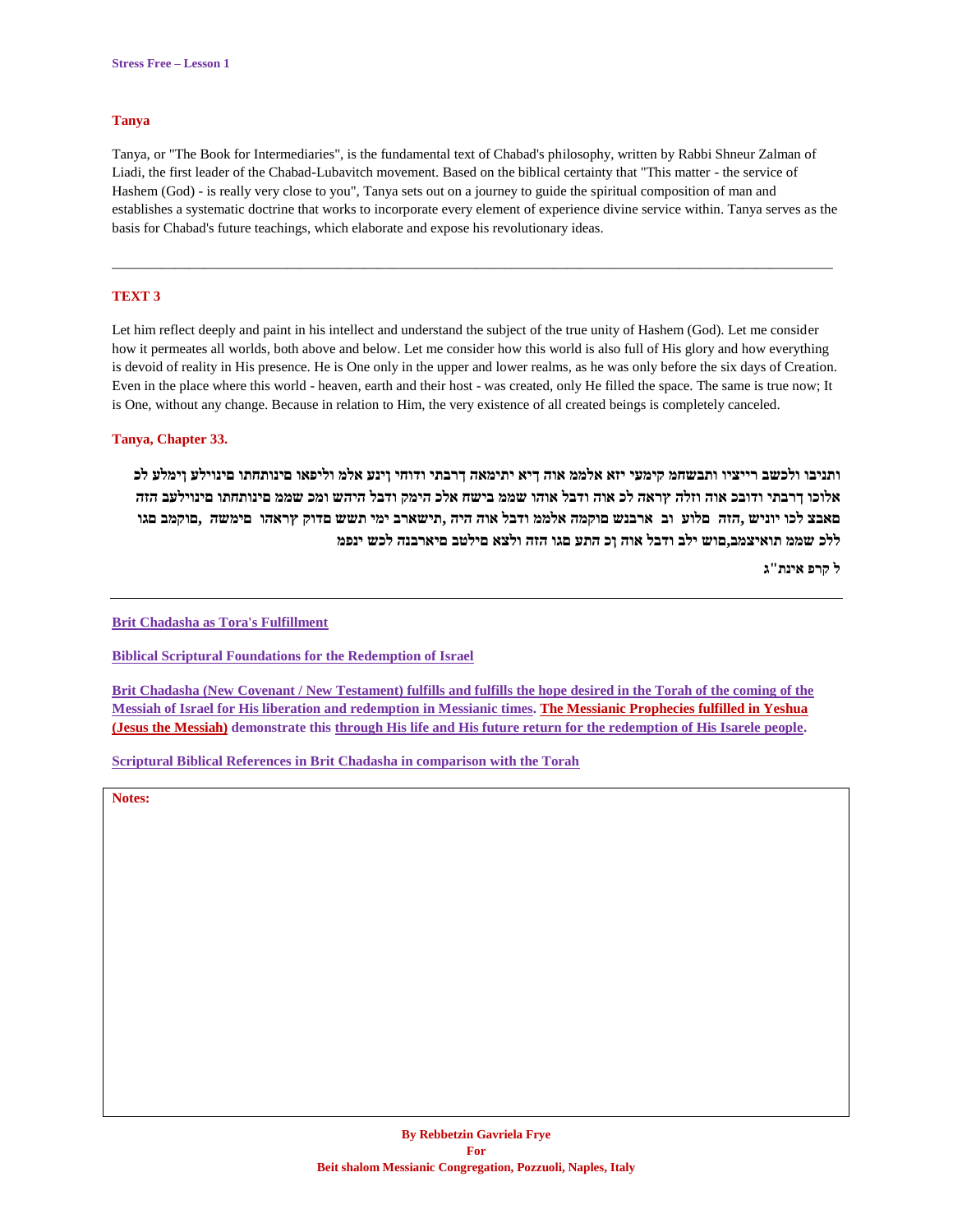## **Sefer Hasichos**

# **TEXT 4**

From 1986-1992 (5747-5752), the Lubavitcher Rebbe developed and summarized his message in an unprecedented flow of public addresses, which he scrupulously wrote and prepared for publication. Sefer Hasichos is a collection of these addresses in book form, with summaries and indexes.

This text teaches that Hashem (God) is superior to both the physical and the spiritual, and that His true essence cannot be defined by either of them.

The spiritual dimension: the upper part of a person reflects the spiritual content and essence of that person, and the lower part mainly reflects the physical dimension. This means that although lying down (when the upper part [spiritual] is parallel to the lower part [physical] there is a downgrade [for the spiritual part], to its source and inner dimension, consequently there is a considerable advantage since 'only in this situation the upper part is completely equal to the lower one, which [can only] come from a revelation of the essence of Hashem (God). The [Essence of Hashem (God)] being superior to all the definitions of high and low, because both are the same for Him.

### **Sefer Hasichos 5752, Page 141**

*ןופ ןוילעה קלח רעד :םינינעה תוינחורבו רעקידתוינחור רעד טיידאב שטנעמ םעד ,ולש ןותחתה קלח רעד :רענייז תוהמו ןכות זיא םעד ןופ .תוימשג ןייז רקיעב טיידאב יולגבו תוטשפב סאוו יפ לע ףא זא ,ןבומ "הלעמ ואוו" — הביכשה ןינע רעד זיא "הטמ" טימ סיוא ךיז טכיילג (תוינחור) רתויב הלודג הדירי א — (תוימשג) שרשב ,זיא ןגעווטסעדנופ (םייוליגה ׳יחבב) יוליע ןא םעד ןיא ןאראפ ,ןינעה תוימינפבו טייטש בצמ םעד ןיא אקוד זא ,רתויב לודג "הטמ" םעד טימ ןעמאזוצ "הלעמ" רעד דצמ טמוק סאד סאוו ,הרומג האוושהב קידנעייז סאוו ,׳תי ותוהמו ותומצע יוליג ןופ םירדג עלא יד ראפ ״רעכעה" ןצנצגניא םע יבגל עדייב ייז ןענייז ,הטמ ןוא הלעמ .שממ הרומג האוושהב*

*ב''נשת תוחישה רפס*

**Notes:**

**By Rebbetzin Gavriela Frye For Beit shalom Messianic Congregation, Pozzuoli, Naples, Italy**